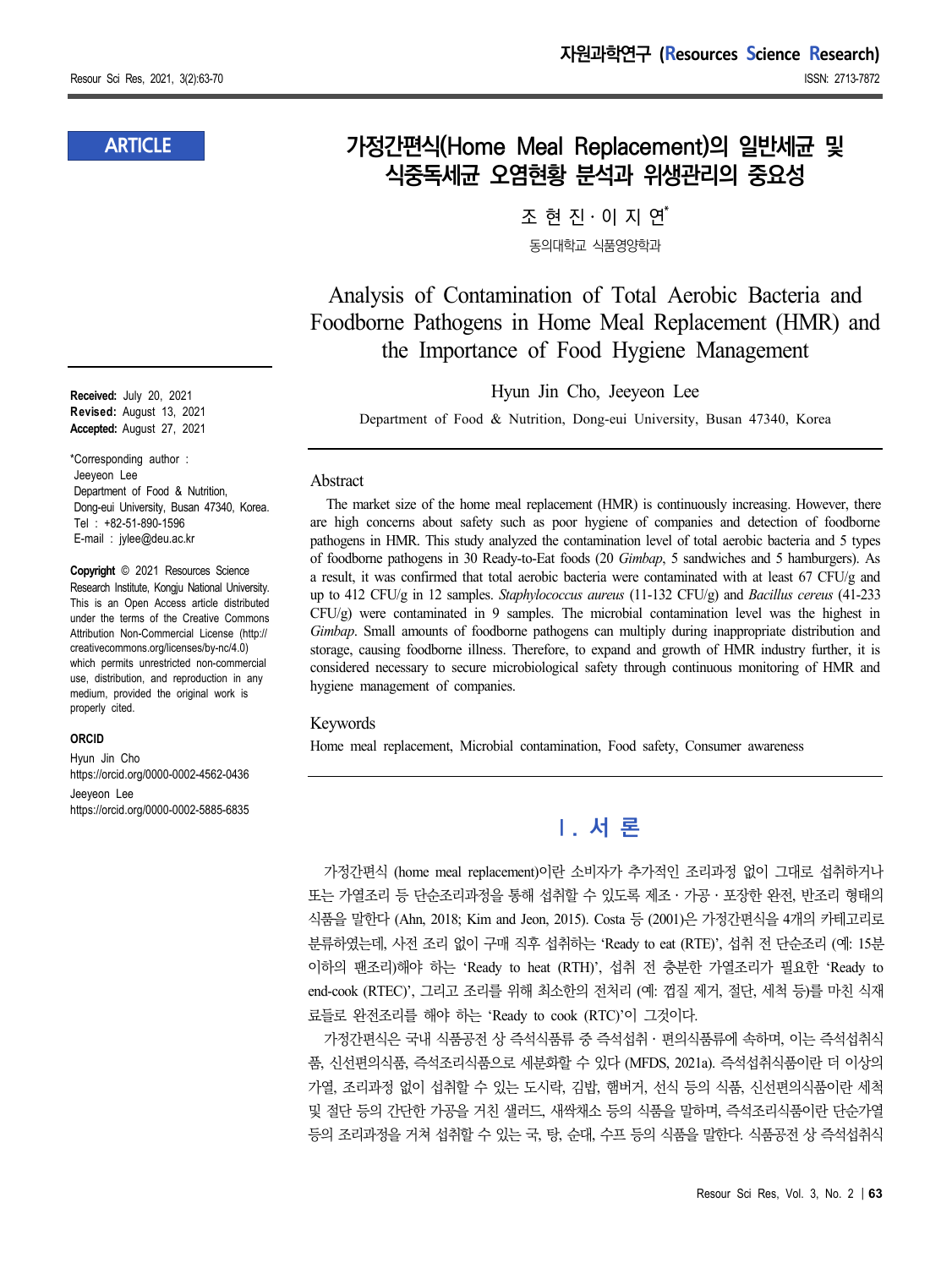품, 신선편의식품은 Costa 등 (2001)의 가정간편식 카테고리에 따라 RTE에 속하며, 즉석조리식품은 RTH 또는 RHEC에 속한다고 볼 수 있다. 가정간편식 시장이 지속적으로 확대됨에 따라 식품의약품 안전처에서는 가정간편식의 관리 범위를 확대하였으며, 즉석섭취식품, 신선편의식품 및 즉석조리식 품에 더하여 2022년 1월 1일 기준으로 '간편조리세트'까지 포함 (고시 제2020-98호)하는 것으로 하였 다 (MFDS, 2021a). 간편조리세트의 정의는 '조리되지 않은 손질된 농․축․수산물과 가공식품 등 조리에 필요한 정량의 식재료와 양념 및 조리법으로 구성되어, 제공되는 조리법에 따라 소비자가 가 정에서 간편하게 조리하여 섭취할 수 있도록 제조한 제품'으로 Costa 등 (2001)이 제시한 분류체계 중 RTC에 해당한다고 볼 수 있다. 한국농수산식품유통공사의 2019년 가공식품 세분시장 현황 보고서 에 따르면, 2013년 가정간편식의 국내 출하액은 약 1조 6천억 원, 2017년에는 약 2조 7천억 원으로 2013년도 대비 70.8% 증가하면서 가파른 상승세를 보이고 있다. 가정간편식 중 가장 생산실적 비중이 높은 것은 도시락, 샌드위치 등의 즉석섭취식품으로 전체 생산 실적의 약 60%를 차지하는 것으로 확인되었다 (aT, 2019).

현재 국내의 가정간편식 규격은 세균수와 대장균군 및 7종의 식중독 세균 (대장균, 황색포도상구 균, 살모넬라, 장염비브리오, 바실루스 세레우스, 장출혈성 대장균, 클로스트리디움 퍼프린젠스)에 대 하여 설정되어 있다. 세균수는 멸균제품에 한하여 불검출 (n=5, c=0, m=0)으로 관리하고 있으며, 대장 균은 신선편의식품의 경우 n=5, c=1, m=10, M=100, 즉석섭취식품 및 즉석조리식품 (살균, 멸균제품 은 제외)의 경우 n=5, c=1, m=0, M=10으로 정하고 있다. 황색포도상구균은 1 g 당 100 이하로, 살모 넬라는 불검출로 관리하고 있다. 바실루스 세레우스와 클로스트리디움 퍼프린젠스는 즉석섭취식품과 신선편의식품에 한하여 각각 1 g 당 1,000 이하, 100 이하로 관리하고 있다. 장염비브리오균의 경우, 신선편의식품과 즉석섭취식품 중 살균 또는 멸균처리 되지 않은 해산물 함유 제품에 한하여 1 g 당 100 이하로 관리하고 있다. 장출혈성대장균은 신선편의식품에서만 불검출 기준으로 관리하고 있다.<br>2022년 1월 1일부터 새롭게 고시되는 간편조리세트의 경우 대장균, 장염비브리오, 장출혈성 대장균에 대하여 규격이 정해져 있다 (MFDS, 2021a, Table 1).

이러한 관리에도 불구하고 가정간편식 제조업체의 식품위생법 위반 사실이 보고되고 있으며, 회 수․폐기되는 사례도 있다 (MFDS, 2017; MFDS2021b). 따라서 본 연구에서 가정간편식 중 생산 실 적이 가장 높은 즉석섭취식품을 중심으로 하여 현재의 위생관리 실태를 살펴보고 이를 토대로 위해관 리 방안을 제시하고자 한다.

### **Ⅱ. 재료 및 방법**

#### **시료 수집 및 미생물 오염도 분석 준비**

본 실험에 사용된 가정간편식은 즉석섭취식품이며, 부산지역의 편의점 및 외식업소에서 총 30개 (김밥 20개 (4곳), 샌드위치 5개 (1곳), 햄버거 5개 (1곳))를 구매하여 사용하였다. 구매한 시료는 포장 상태 그대로 냉장 상태를 유지하며 실험실로 운반하였으며, 구매 후 24시간 이내에 미생물 분석을 실시하였다. 일반세균 및 식중독세균의 오염도를 분석하기 위하여 구매한 시료의 포장을 70% 에탄올 로 닦은 뒤 클린벤치 (VS-1400LS, Vision Scientific, Daejeon, Korea) 내에서 포장을 제거하였다. 집게 와 가위, 칼 등 시료 소분에 필요한 기구는 99.9% 에탄올을 이용하여 화염멸균하였으며, 이를 충분히 식힌 후 시료를 25±2 g씩 소분하였다. 시료를 소분할 때 시료의 각 재료들이 고르게 수집될 수 있도록 하였다. 소분한 시료는 샘플백 (3M™, St. Paul, MN, USA)에 무균적으로 옮겨담았다.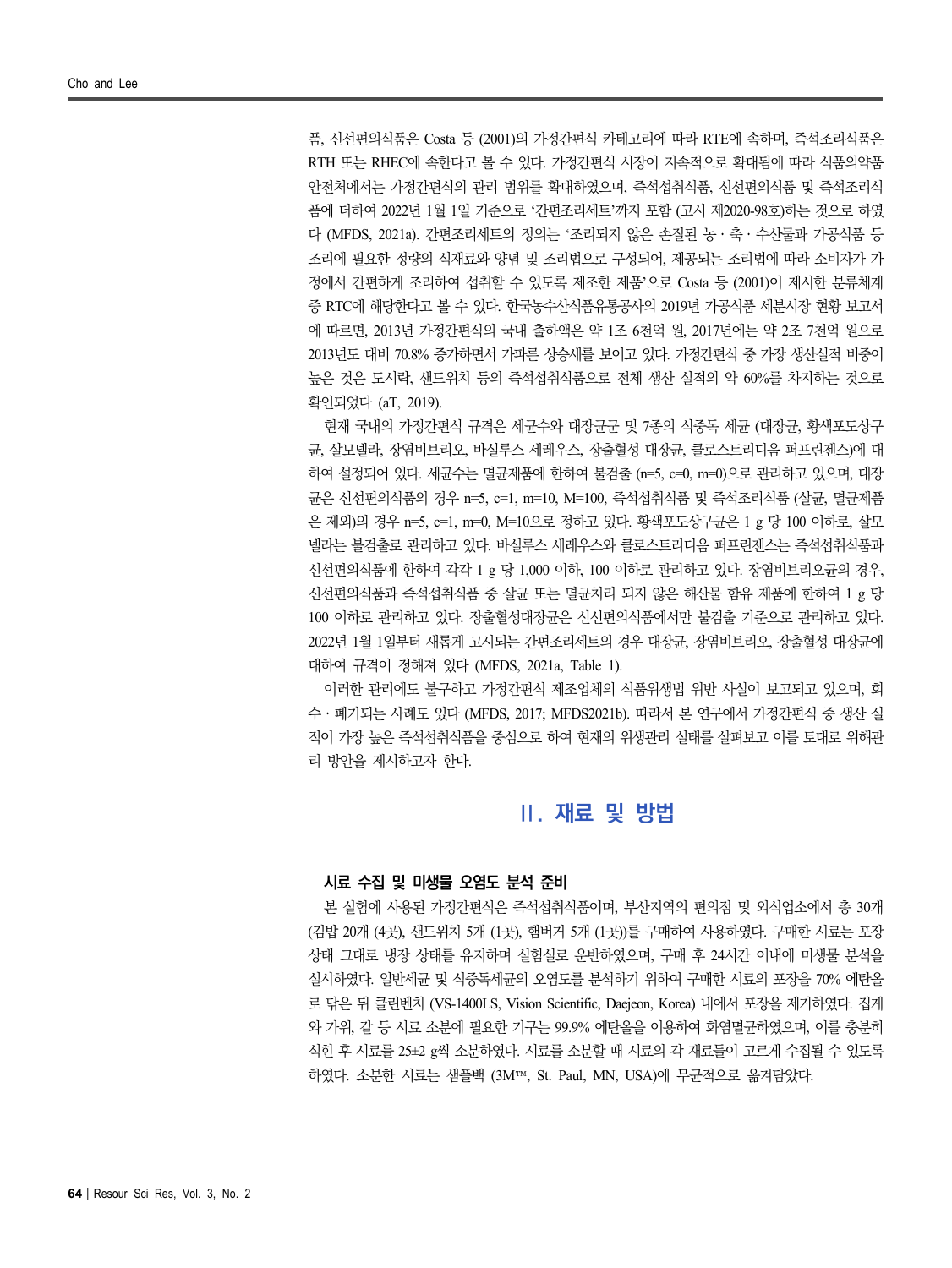| Category                  | Fresh-cut                                                                                                                       | Ready-to-eat | Ready-to-cook                    | Easy cooking                  |  |  |  |  |
|---------------------------|---------------------------------------------------------------------------------------------------------------------------------|--------------|----------------------------------|-------------------------------|--|--|--|--|
| Aerobic plate count       | $n=5$ , $c=0$ , $m=0$ <sup>1</sup>                                                                                              |              |                                  |                               |  |  |  |  |
| Coliform                  | $\overline{\phantom{a}}$                                                                                                        |              | $n=5$ , $c=1$ , $m=0$ , $M=10^2$ |                               |  |  |  |  |
| Escherichia coli          | $n=5$ , $c=1$ , $m=10$ , $M=100$ $n=5$ , $c=1$ , $m=0$ , $M=10$ $n=5$ , $c=1$ , $m=0$ , $M=10^3$ $n=5$ , $c=1$ , $m=0$ , $M=10$ |              |                                  |                               |  |  |  |  |
| Staphylococcus aureus     | 100 or less per $1 \text{ g}$                                                                                                   |              |                                  |                               |  |  |  |  |
| Salmonella                | $n=5$ , $c=0$ , $m=0/25$ g                                                                                                      |              |                                  |                               |  |  |  |  |
| Vibrio parahaemolyticus   | 100 or less per 1 $g4$                                                                                                          |              | $\overline{\phantom{a}}$         | 100 or less per 1 $g4$        |  |  |  |  |
| Enterohemorrhagic E. coli | $n=5$ , $c=0$ , $m=0/25$ g                                                                                                      |              |                                  | $n=5$ , $c=0$ , $m=0/25$ $g5$ |  |  |  |  |
| Bacillus cereus           | 100 or less per 1 g                                                                                                             |              | $\overline{\phantom{a}}$         | $\overline{\phantom{a}}$      |  |  |  |  |
| Clostridium perfringens   | $100$ or less per 1 g                                                                                                           |              | $\overline{\phantom{a}}$         |                               |  |  |  |  |

**Table 1.** Food standard codex for home meal replacement in Korea

Limited to sterilized products.

<sup>2</sup> Limited to pasteurized products.

<sup>3</sup> Excluding pasteurized and sterilized products.

<sup>4</sup> Limited to pasteurized or sterilized products contained seafood.

<sup>5</sup> Limited to products containing agricultural, livestock, and marine products consumed without heating.

#### **식중독세균 분석**

소분한 시료를 이용하여 일반세균 및 식중독세균 5종 (대장균, 황색포도상구균, 바실루스 세레우 스, 클로스트리디움 퍼프린젠스, 살모넬라)에 대하여 분석하였다. 일반세균은 Plate count agar (Becton, Dickinson and Company, Spark, MD, USA)를 사용하였다. 대장균은 건조필름법으로 분석하 였으며 Petrifilm (E.coli/Coliform Count Plates, 3M™)를 사용하였고 황색포도상구균은 Baird Parker agar (MB cell, Log Angeles, CA, USA)를 사용하였다. 바실루스 세레우스는 Mannitol Egg Yolk Polymyxin agar (Becton, Dickinson, and Company), 클로스트리디움 퍼프린젠스는 tryptose sulphite cycloserine 0.4%와 egg yolk 5%가 첨가된 Perfringens agar (Oxoid Ltd., Thermo Fisher Scientific, Carlsbad, CA, USA)를 사용하여 분석하였다. 시료가 담긴 샘플백에 0.85% 멸균생리식염수를 225 mL 가한 뒤 2분간 강하게 문질러 시험액을 제조하였다. 시험액은 0.85% 멸균생리식염수로 적절히 십진희석하였으며, 0.1 mL 또는 1 mL를 취하여 각 미생물배지에 분주하고 도말봉으로 골고루 문지른 뒤 30-35℃에서 24-48시간 동안 배양하였다. 살모넬라는 시료가 담긴 샘플백에 225 mL의 buffered peptone water (Becton, Dickinson, and Company)를 가한 뒤 2분간 강하게 문지르고 36℃에서 18-24 시간동안 1차 증균하였다. 1차 증균 후 증균액 0.1 mL를 Rappaport-Vassiliadis broth (MB cell)에 접종 하고 42℃에서 24시간 2차 증균하였다. 2차 증균 후 Xylose Lysine Deoxycholate agar (Becton, Dickinson, and Company)에 획선 도말하고 35℃에서 24시간 배양하였다. 배양 후 집락을 계수한 뒤 아래의 계산식에 따라 계산하였으며, 이를 통하여 시료에서의 일반세균 및 식중독세균 4종 (살모넬라 제외)의 오염 현황은 colony forming unit (CFU)/g으로 나타내었다.

 $CFU/g = {$ 집락수 ×  $10^{3\frac{dq+q}{r}} \times (12.4 + 9.4 + 9.4 + 12.4 + 12.4 + 12.4 + 12.4 + 12.4 + 12.4 + 12.4 + 12.4 + 12.4 + 12.4 + 12.4 + 12.4 + 12.4 + 12.4 + 12.4 + 12.4 + 12.4 + 12.4 + 12.4 + 12.4 + 12.4 + 12.4 + 12.4 + 12.4 + 12.4 + 12.4 + 12.4 + 12.4 + 12.4 +$ 

살모넬라의 경우 식품공전에서 불검출 기준으로 관리하고 있기 때문에 검출 (detected) 또는 불검 출 (not detected)로 나타내었다.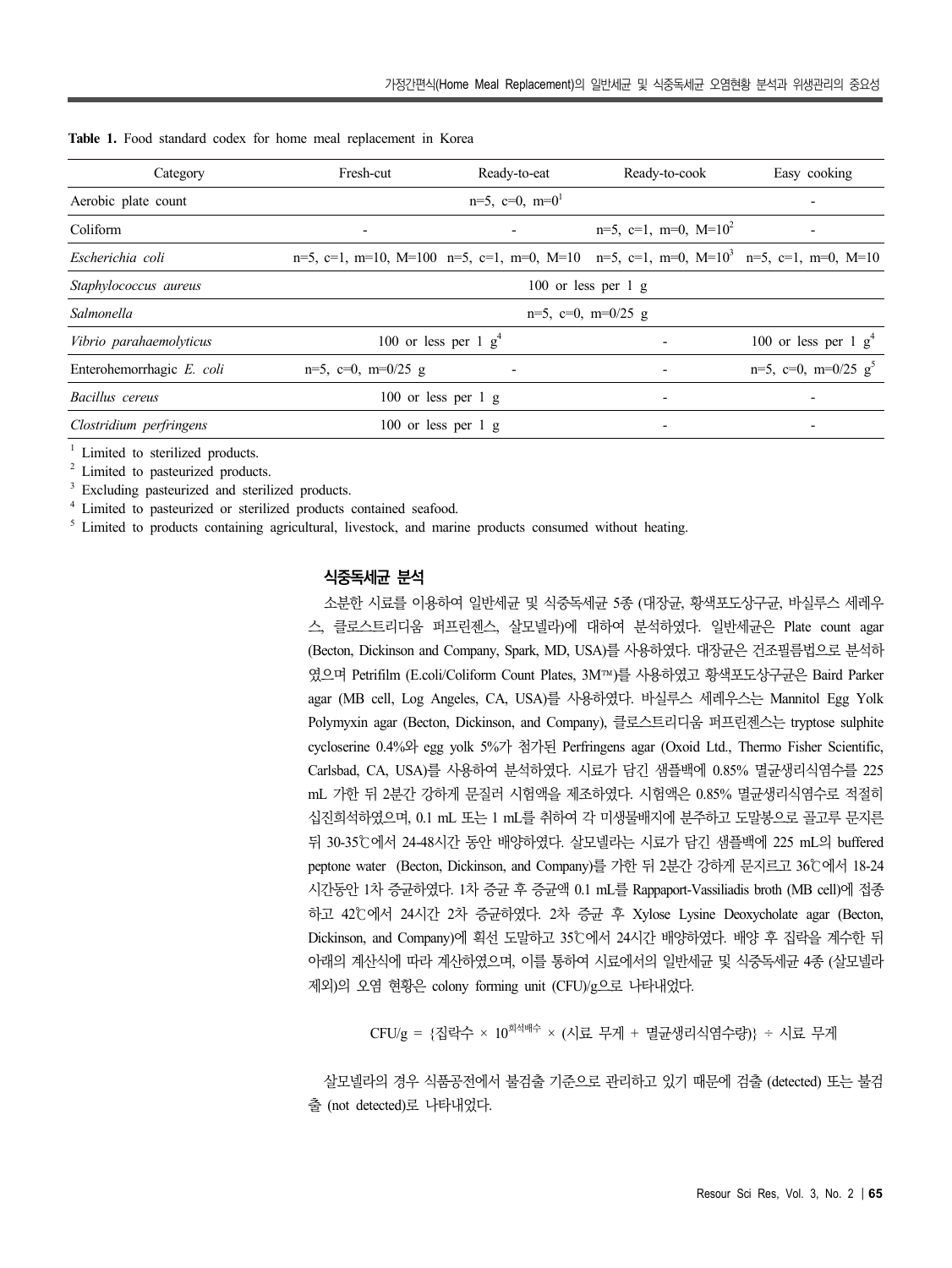### **Ⅲ. 결 과**

총 30개 (김밥 20개, 샌드위치 5개, 햄버거 5개)의 즉석섭취식품에 대한 일반세균 및 식중독세균 5종의 오염 현황을 분석하였다. 일반세균은 총 12개의 시료 (김밥 9개, 샌드위치 2개, 햄버거 1개)에서 확인되었으며 최소 67 CFU/g, 최대 412 CFU/g으로 확인되었다. 현재 식품공전 상 일반세균의 관리규 격은 멸균제품에 한하여 불검출로 설정되어 있고, 본 연구에서 수집한 시료는 멸균제품이 아니므로 해당 관리규격에 적용되는 품목은 아니기 때문에 관리규격에 위반된다고 할 수 없다. 대장균의 경우 샌드위치 1개에서 7 CFU/g으로 확인되었으며, 이외에 다른 시료에서는 검출한계 (limit of detection, 10 CFU/g) 이하로 나타났다. 이는 식품공전 상 대장균의 관리규격 (n=5, c=1, m=0, M=10)에 부합하 는 결과이다. 황색포도상구균의 경우 김밥 7개에서 23-132 CFU/g의 오염 수준을 보였으며, 샌드위치 와 햄버거 각각 1개의 시료에서 15 CFU/g, 11 CFU/g으로 관찰되어 황색포도상구균 또한 식품공전 상 황색포도상구균 관리기준 (1 g 당 100 이하)에 부합하는 것으로 확인되었다. 바실루스 세레우스는 김밥 8개에서 52-233 CFU/g, 샌드위치 1개에서 41 CFU/g의 오염 수준을 보여, 관리기준 (1 g 당 1,000 이하)에 따라 적절히 관리되고 있음을 알 수 있었다. 클로스트리디움 퍼프린젠스는 모든 시료에 서 검출한계 이하로 나타났고, 살모넬라는 불검출로 확인되었다 (Table 2).

식품의약품안전처는 2021년 273건의 가정간편식 제품을 수거하여 검사하였으며, 그 결과 2건의 제품 (육개장, 한우고기곰탕)에서 성상 및 대장균군 기준 초과로 확인되어 회수 · 폐기조치를 취하였 고, 그 외에 식중독세균은 검출되지 않았다 (MFDS, 2021b). Lee와 Bae (2015)는 즉석섭취식품 중 대학생들의 선호도와 구매빈도가 높은 김밥류 총 135개를 구입하여 세균수, 대장균군에 대한 정량검 사와 대장균, 장출혈성대장균, 황색포도상구균, 살모넬라, 리스테리아 모노사이토제네스에 대한 정성 검사를 실시하였다. 그 결과, 세균수는 평균 5.5 Log CFU/g, 대장균군은 평균 3.6 Log CFU/g 수준이 었으며, 대장균은 7건 (5.2%)에서 양성, 황색포도상구균은 8건 (5.9%)에서 양성으로 확인되었다. 그 외의 식중독 세균은 검출되지 않았다 (Lee and Bae, 2015). Kim 등 (2020)은 편의점에서 판매하는 도시락 80건을 수거하여 바실루스 세레우스와 클로스트리디움 퍼프린젠스를 검사하였으며, 28.8% (23건)의 제품에서 바실루스 세레우스가 검출된 것을 확인하였다.

본 연구에서 분석한 30개의 즉석섭취식품 중 김밥의 일반세균 및 식중독세균 오염도가 가장 높았 으나, 모두 식품공전 상 미생물 관리규격 이하로 검출되었으므로 식품 위생 준수하게 관리되고 있다 고 판단된다.

### **Ⅳ. 고 찰**

우리나라의 가구유형은 점차 변화하고 있으며 이 중 1인 가구 비율은 꾸준히 증가하고 있는데, 5년 주기로 실시되고 있는 통계청의 「장래가구추계」에 따르면, 2010년 전체 가구유형 대비 1인 가구 의 비율은 23.9%, 2020년에는 30.3%이며, 2030년에는 33.8%로 점차 증가할 것으로 전망하고 있다 (KOSTAT, 2019). 이러한 가구유형의 변화는 외식의 증가, 편의성 및 간편성이 보장된 식품에 대한 소비 증가 등으로 이어지면서 가정간편식 시장의 확대를 유발하였다 (Choi *et al*., 2019; Heo and Shim, 2016; Kim, 2016). 농림축산식품부에서는 2021년 식품업계에 가장 큰 영향을 미칠 10대 이슈로 가정간편식 시장의 성장을 얘기하였고, 장․단기적 측면에서의 성장예상업종으로 보기도 하였으며 (농림축산식품부, 2021), 실제로 코로나19 발생과 함께 맞물려 구매량이 증가한 식품 중 가정간편식의 증가율이 64.7%로 가장 높은 것으로 확인되었다 (aT, 2020). 가정간편식은 맛과 영양성뿐만 아니라 편의성 및 간편성까지 보장받을 수 있어 앞으로의 시장 확대가 더욱 활발할 것으로 사료된다 (식품외 식경제, 2021). 가정간편식 구입 지출액도 꾸준히 증가하고 있어 2018년에는 평균 78,875원이었던 것에 반해, 2020년에는 134,743원으로 2018년 대비 2년 사이에 약 1.7배 상승한 것으로 확인되었고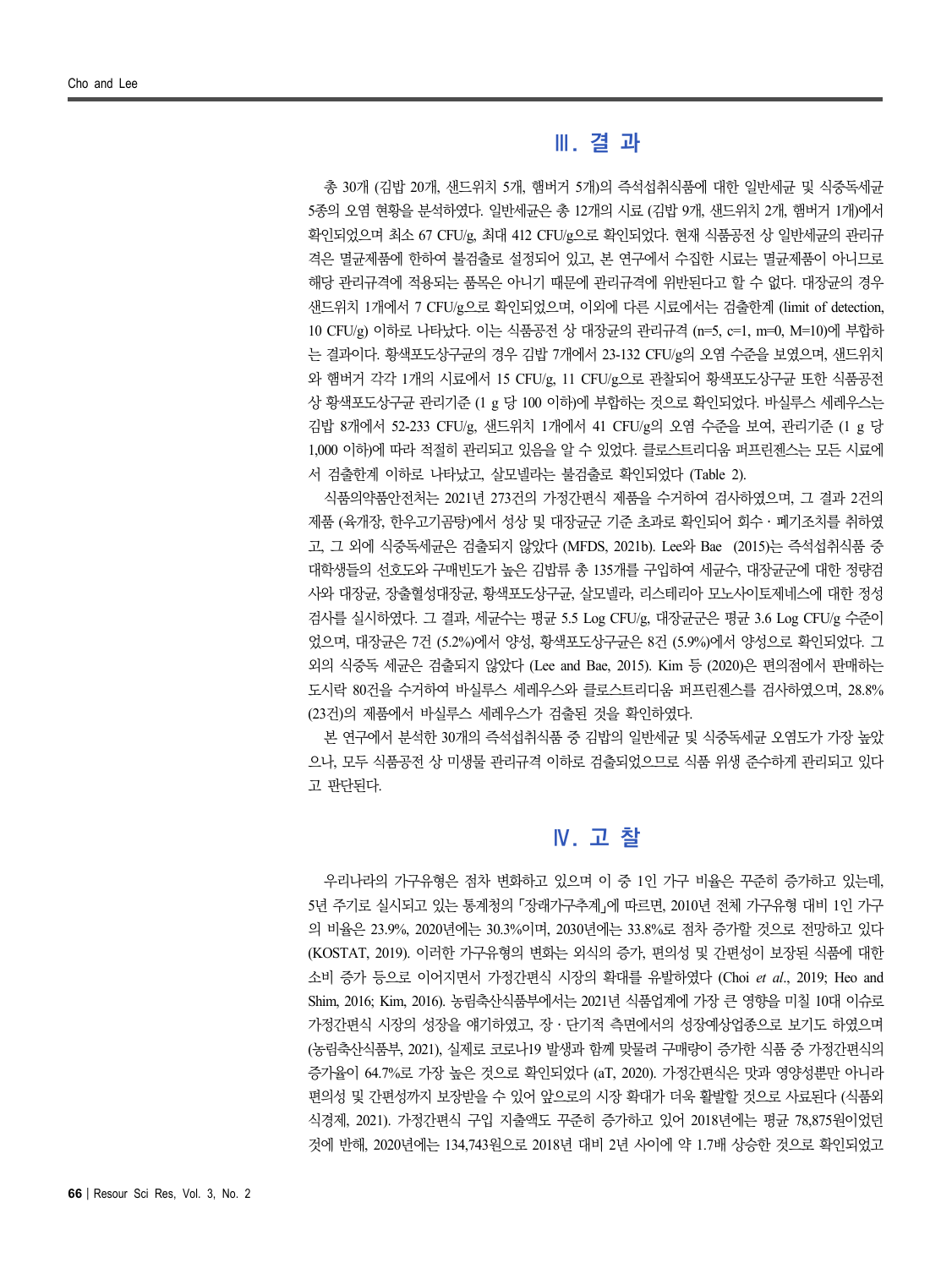| Sample                     | Total aerobic<br>bacteria | Escherichia coli | Staphylococcus<br>aureus | Bacillus cereus | Clostridium<br>perfringens | Salmonella spp. |
|----------------------------|---------------------------|------------------|--------------------------|-----------------|----------------------------|-----------------|
| ${\rm G1}^1$               | 121                       | $<\!\!10$        | 24                       | 65              | $<\!\!10$                  | $ND^5$          |
| $\mbox{G2}$                | 67                        | $<10$            | $<\!\!10$                | $<\!\!10$       | $<\!\!10$                  | $\rm ND$        |
| G3                         | $110^4$                   | <10              | $<\!\!10$                | $<\!\!10$       | $<\!\!10$                  | $\rm ND$        |
| G4                         | $<\!\!10$                 | $<\!\!10$        | $<\!\!10$                | $<\!\!10$       | $<\!\!10$                  | $\rm ND$        |
| G5                         | $<\!\!10$                 | $<\!\!10$        | $<\!\!10$                | $<\!\!10$       | $<\!\!10$                  | $\rm ND$        |
| G6                         | $87\,$                    | $<\!\!10$        | $23\,$                   | $52\,$          | $<\!\!10$                  | $\rm ND$        |
| ${\rm G}7$                 | 221                       | $<\!\!10$        | $<\!\!10$                | 67              | $<\!\!10$                  | $\rm ND$        |
| ${\rm G}8$                 | $<\!\!10$                 | $<\!\!10$        | $<\!\!10$                | $<\!\!10$       | $<\!\!10$                  | $\rm ND$        |
| ${\rm G}9$                 | $<\!\!10$                 | $<\!\!10$        | $<\!\!10$                | $<\!\!10$       | $<\!\!10$                  | $\rm ND$        |
| ${\rm G}10$                | $<\!\!10$                 | $<\!\!10$        | $<\!\!10$                | $<\!\!10$       | $<\!\!10$                  | $\rm ND$        |
| G11                        | $<\!\!10$                 | $<\!\!10$        | $<\!\!10$                | $<\!\!10$       | $<\!\!10$                  | $\rm ND$        |
| ${\rm G}12$                | $<\!\!10$                 | $<10$            | $<\!\!10$                | $<\!\!10$       | $<\!\!10$                  | $\rm ND$        |
| G13                        | $75\,$                    | $<\!\!10$        | $47\,$                   | 65              | $<\!\!10$                  | $\rm ND$        |
| G14                        | 86                        | $<\!\!10$        | $35\,$                   | $210\,$         | $<\!\!10$                  | $\rm ND$        |
| G15                        | 92                        | $<\!\!10$        | $38\,$                   | $72\,$          | $<\!\!10$                  | $\rm ND$        |
| ${\rm G}16$                | $<\!\!10$                 | $<\!\!10$        | $<\!\!10$                | $<\!\!10$       | $<\!\!10$                  | $\rm ND$        |
| ${\rm G}17$                | 412                       | $<\!\!10$        | 132                      | 189             | $<\!\!10$                  | $\rm ND$        |
| ${\rm G}18$                | 303                       | $<\!\!10$        | $52\,$                   | 233             | $<\!\!10$                  | $\rm ND$        |
| G19                        | $<$ 10                    | $<\!\!10$        | $<\!\!10$                | $<\!\!10$       | $<\!\!10$                  | $\rm ND$        |
| ${\rm G}20$                | $<\!\!10$                 | $<\!\!10$        | $<\!\!10$                | $<\!\!10$       | $<\!\!10$                  | $\rm ND$        |
| $\mathrm{S1}^2$            | $<\!\!10$                 | $\boldsymbol{7}$ | $<\!\!10$                | $<\!\!10$       | $<\!\!10$                  | $\rm ND$        |
| $\mathbf{S2}$              | 97                        | $<10$            | $<\!\!10$                | $<\!\!10$       | $<\!\!10$                  | $\rm ND$        |
| $\mathbf{S3}$              | 86                        | $<\!\!10$        | 15                       | 41              | $<\!\!10$                  | $\rm ND$        |
| $\ensuremath{\mathrm{S}}4$ | $<\!\!10$                 | $<\!\!10$        | $<\!\!10$                | $<\!\!10$       | $<\!\!10$                  | $\rm ND$        |
| S <sub>5</sub>             | $<\!\!10$                 | <10              | $<\!\!10$                | $<\!\!10$       | $<$ 10                     | $\rm ND$        |
| $\mathrm{H1}^3$            | $102\,$                   | <10              | $<$ 10                   | <10             | $<$ 10                     | $\rm ND$        |
| H2                         | $<\!\!10$                 | $<$ 10           | $11\,$                   | <10             | $<$ 10                     | $\rm ND$        |
| H3                         | $<$ 10                    | $<\!\!10$        | $<\!\!10$                | <10             | $<$ 10                     | $\rm ND$        |
| H4                         | $<\!\!10$                 | <10              | $<\!\!10$                | $<\!\!10$       | $<\!\!10$                  | $\rm ND$        |
| H5                         | $<$ 10                    | $<$ 10           | $<\!\!10$                | $<$ 10          | $<$ 10                     | $\rm ND$        |

**Table 2.** Status of contamination of total aerobic bacteria and foodborne pathogens (unit: CFU/g) in ready-to-eat foods

<sup>1</sup>G, Gimbap, <sup>2</sup>S, Sandwich, <sup>3</sup>H, Hamburger, <sup>4</sup><10, limit of detection, <sup>5</sup>ND, not detected.

(MAFRA, 2021), 이는 1인 가구 비율의 증가와 궤를 같이 한다. 2020년 기준, 가정간편식을 구입하는 이유 중 가장 큰 비중을 차지하는 것은 '조리하기 번거롭고 귀찮아서 (20.3%)'였으며, 그 뒤로 '재료를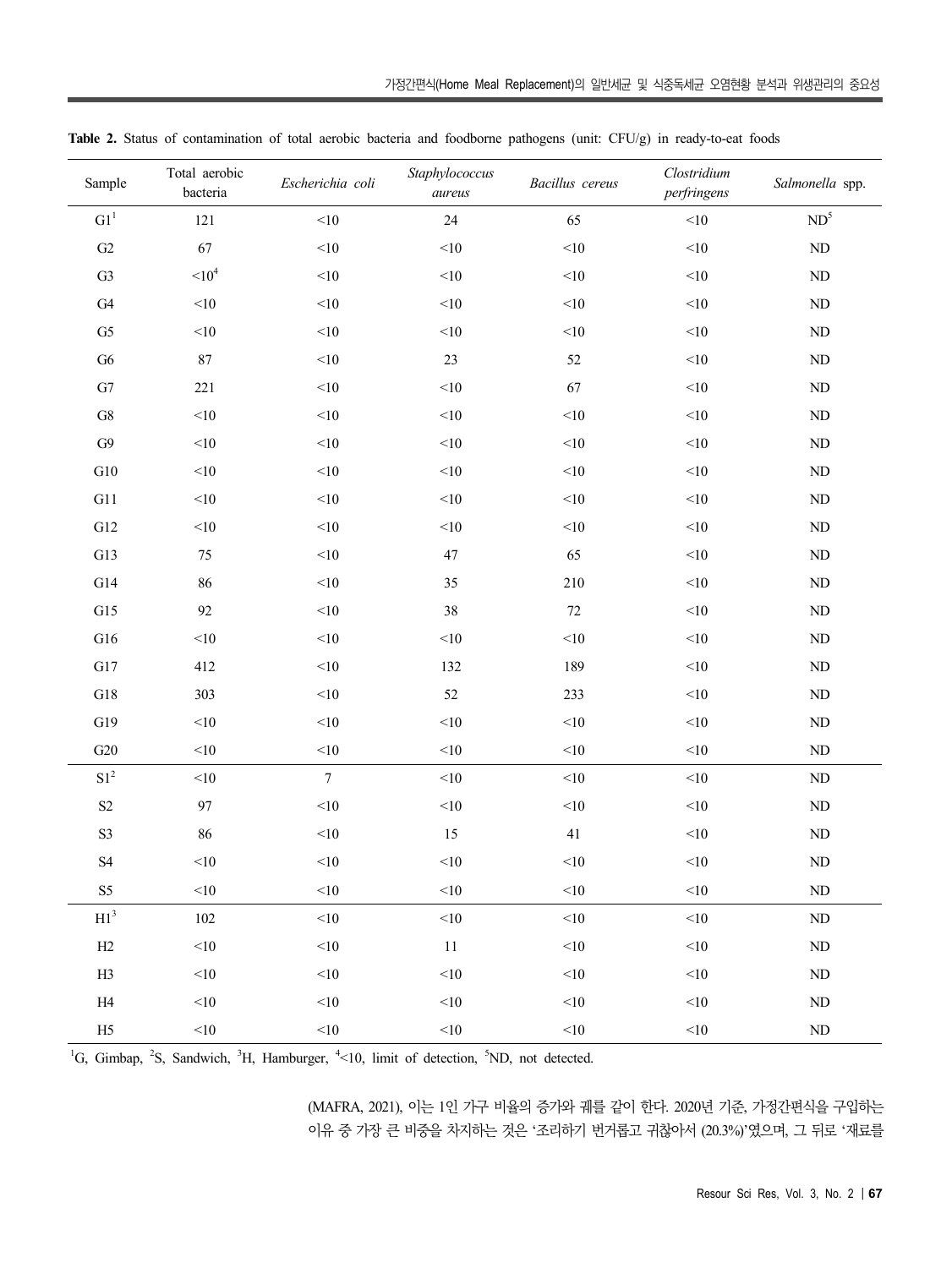사서 조리하는 것보다 비용이 적게 들어서 (17.6%)', '간편식이 맛 있어서 (16.4%)', '직접 조리할 시간이 없어서 (15.4%)' 순으로 나타났다 (MAFRA, 2021). 1인 가정에서 가정간편식을 구입하는 이 유 또한 동일한 순위로 나타나 1인 가정이 편리성, 간편성을 중요시 여기는 것을 알 수 있다. 더불어 가정간편식에 대한 요소별 만족도는 '편리성'이 4.09점으로 가장 높게 나타났으며, 그 뒤로 '다양성 (4.01점)', '전반적인 품질 (3.84점)', '맛 (3.82점)'의 순서로 나타났다 (MAFRA, 2021). 가정간편식의 안전성 (3.66점), 영양 (3.61점), 가격 (3.54점) 만족도는 다소 낮은 것으로 확인되었다. 이를 통해 살펴 보았을 때 가정간편식의 편리성이 소비자의 가정간편식 구매 욕구를 충족시켰으며, 다양한 가정간편

식 제품의 등장으로 시장이 확대되었으나, 안전성에 대한 불안감은 존재하는 것으로 사료된다. 2017년 편의점도시락, 샌드위치, 김밥, 햄버거 등의 가정간편식을 제조업체 (183곳)와 유통․판매 하는 업체 (2,643곳)와 프랜차이즈 음식점 (김밥, 햄버거 등을 판매하는 프랜차이즈 음식점; 2,899곳) 등 총 5,815여 곳에 대하여 위생점검을 실시하였다. 그 결과, 75곳 (1.3%)이 식품위생법을 위반한 것으로 확인되었으며, 이 중 40곳이 프랜차이즈 음식점으로, 종사자의 건강진단 미실시, 식품 등의 위생적인 취급기준을 위반, 유통기한 경과 등의 식품위생법을 위반하였다 (MFDS, 2017). 또한 2021 년에는 갈비탕, 육개장 등의 식육추출가공품 형태의 가정간편식을 제조하는 식육가공업체 176곳을 점검하여 6곳에서 축산물 위생관리법 위반 사례를 확인하였다 (MFDS, 2021b).

가정간편식 시장은 아직까지도 확대되고 있는 블루오션이다. 한 끼를 빠르게 해결하기 위해서 섭 취했던 가정간편식은 이제 사회의 요구도에 따라 맛과 영양까지도 즐길 수 있는 '즐길 수 있는 식사' 로 점차 발전해가고 있다. 그러나 가정간편식의 미생물 오염도를 조사한 연구자들은 가정간편식 제조 공정 중 종사원의 개인위생 불량 (건강검진 받지 않음)과 다양한 원․부재료 사용, 위생적인 취급기준 위반, 불량한 제조 환경 등이 가정간편식의 위생관리를 어렵게 한다고 보았다 (Kim *et al*., 2020; Lee and Bae, 2015; MFDS, 2017; MFDS, 2021b). 본 연구의 결과에서는 30개의 즉석섭취식품 중 12개 제품에서 일반세균이 검출되었고, 9개 제품에서 황색포도상구균과 바실루스 세레우스가 검출되었다. 미생물 관리규격에 적합한 수준이었으나, 식중독세균이 검출되었다는 점에서 부적절한 식품 저장 및 유통 시 식중독 사고가 발생할 가능성이 있다. 적은 양의 식중독세균은 온도 등의 외부환경에 의하여 급격히 생장하여 식중독을 유발시킬 수 있다. 황색포도상구균의 분열시간 (doubling time)은 30-60분 이고 (Domingue *et al*., 1996; Sovadinová *et al*., 2021), 감염량 (infectious dose)은 대략 105 CFU/g이 다 (Fujikawa, 2021; Kothe *et al*., 2021). 황색포도상구균의 분열시간을 30분이라고 가정하였을 때 본 연구에서 확인된 황색포도상구균의 최대 오염량인 132 CFU/g은 대략 5시간이 경과하였을 때 10° CFU/g 이상으로 증가한다. 이는 소량의 황색포도상구균이 오염되어 있는 식품을 구매하였더라도 부 적절한 방법으로 유통하거나 장시간 보관하게 되면 세균수가 증가하여 식중독을 유발시킬 수도 있다 는 것을 의미하며, 이를 통해 제조․가공 단계에서의 식품 위생 관리뿐만 아니라 유통․저장의 단계 에서도 식품위생 확보를 위한 노력이 매우 중요하다는 것을 알 수 있다. 소비자들의 식품 안전성 (food safety)에 대한 관심도와 지식수준은 높아지고 있으며, 집단 식중독 발생 등의 식품안전사고는 소비자로 하여금 식품에 대한 불안감을 높이고, 불매운동 등 식품산업 시장에 큰 영향을 줄 수 있다 (Kim and Hong, 2018; You and Park, 2005). 따라서 가정간편식 시장을 지속적으로 확대하고 유지시 키기 위해서는 새롭고 이목을 끄는 가정간편식 등장뿐만 아니라 가정간편식에 대한 꾸준한 모니터링, 업체의 자발적인 위생관리, 정부의 가정간편식 관리기준 강화 등 가정간편식의 안전성을 확보할 수 있는 각고의 노력이 필요할 것으로 사료된다.

### **Ⅴ. 요 약**

즉석섭취․편의식품에 해당하는 가정간편식의 시장 규모는 지속적으로 증가하고 있으나 업체의 위생 불량, 가정간편식 제품에서의 식중독 세균 검출 등 안전성에 대한 우려가 크다. 본 연구에서는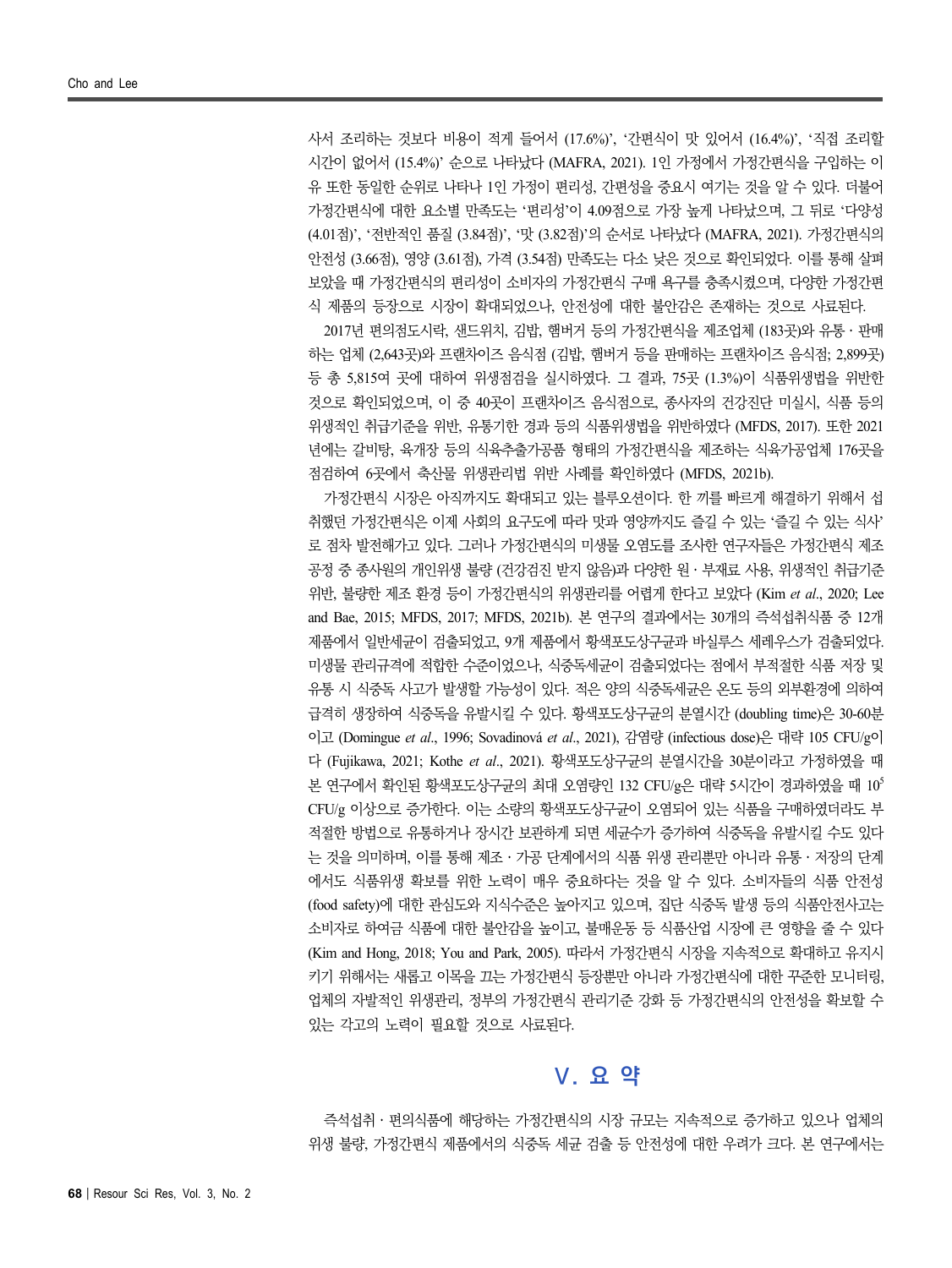즉석섭취․편의식품 중 가장 판매량이 높은 즉석섭취식품 30개 (김밥 20개, 샌드위치 5개, 햄버거 5개)의 일반세균 및 식중독세균 5종의 오염 현황을 분석하였다. 그 결과, 총 12개의 제품에서 일반세 균이 오염되었고(최소 67 CFU/g, 최대 412 CFU/g), 9개의 제품에서 황색포도상구균 (최소 11 CFU/g, 최대 132 CFU/g) 및 바실루스 세레우스 (최소 41 CFU/g, 최대 233 CFUg)가 오염되었다. 김밥의 일반 세균 및 식중독세균 오염도가 가장 높게 나타났다. 소량의 미생물은 부적절한 유통․저장 중 증식하 여 식중독 사고를 유발시킬 수 있다. 따라서 가정간편식이 더욱 확장되고 성장하기 위해서는 가정간 편식에 대한 지속적인 모니터링, 업체의 철저한 위생관리 등을 통해 미생물학적 안전성을 확보할 필 요가 있다고 사료된다.

## **Ⅵ. 참고문헌**

- 1. Ahn SJ. 2018. A study on the effect of selection attributes in HMR over satisfaction and intention for recommendation and repurchase. Food Serv Industry J 14:137-149.
- 2. Choi MK, Park ES, Kim MH. 2019. Home meal replacement use and eating habits of adults in one-person households. Korean J Community Nutr 24:476-484.
- 3. Costa AIA, Dekker M, Beumer RR, Rombouts FM, Jongen WMF. 2001. A consumer-oriented classification system for home meal replacements. Food Qual Prefer 12:229-242.
- 4. Domingue G, Costerton JW, Brown MR. 1996. Bacterial doubling time modulates the effects of opsonisation and available iron upon interactions between *Staphylococcus aureus* and human neutrophils. FEMS Immunol Med Microbiol 16:223-228.
- 5. Fujikawa H. 2021. Prediction of detection time of staphylococcal enterotoxin A formed in hydrated batter mix. Food Control 121:107559.
- 6. Heo YK, Shim KH. 2016. Dietary attitude of single households in metropolitan area. Korean J Food Nutr 29:735-745.
- 7. Lee JH, Bae HJ. 2015. A survey on the ready-to-eat foods' consumption practices of university students and microbiological quality assessment of Kimbab. Korean J Food Cook Sci 31:153-161.
- 8. Kim HY. 2016. The effect of selection attribute of HMR product on the consumer purchasing intention of an single household: centered on the regulation effect of consumer online reviews. Culi Sci Hos Res 22:109-120.
- 9. Kim JH, Jeon YJ. 2015. The effect of HMR selection attributes on customer satisfaction and behavioral intentions: Focused on social commerces. e-Biz 16:425-447.
- 10. Kim JM, Hong SH. 2018. Investigation of food safety attitude, knowledge, and behavior in college students in Gyeonggi region. J Food Hyg Saf 33:438-446.
- 11. Kim SJ, Lee JY, Ha SD, Rhee MS, Yoon Y, Yoon K. 2020. Quantitative microbial risk assessment and control effects of *Clostridium perfringens* and *Bacillus cereus* in ready-to-eat lunch box. J Korean Soc Food Sci Nutr 49:1009-1022.
- 12. Korea Agro-Fisheries, Food Trade Corporation (aT). 2019. Status of processed food segmentation market in 2019. Naju, Korea. pp 30-31.
- 13. Korea Agro-Fisheries & Food Trade Corporation (aT). 2020. Food that comes to mind as COVID-19. Available from: https://www.atfis.or.kr/article/M001010000/view.do? articleId=3595. Accessed at Nov 22. 2021.
- 14. Korean Statistics (KOSTAT). 2019. Household projections. Available from: https://